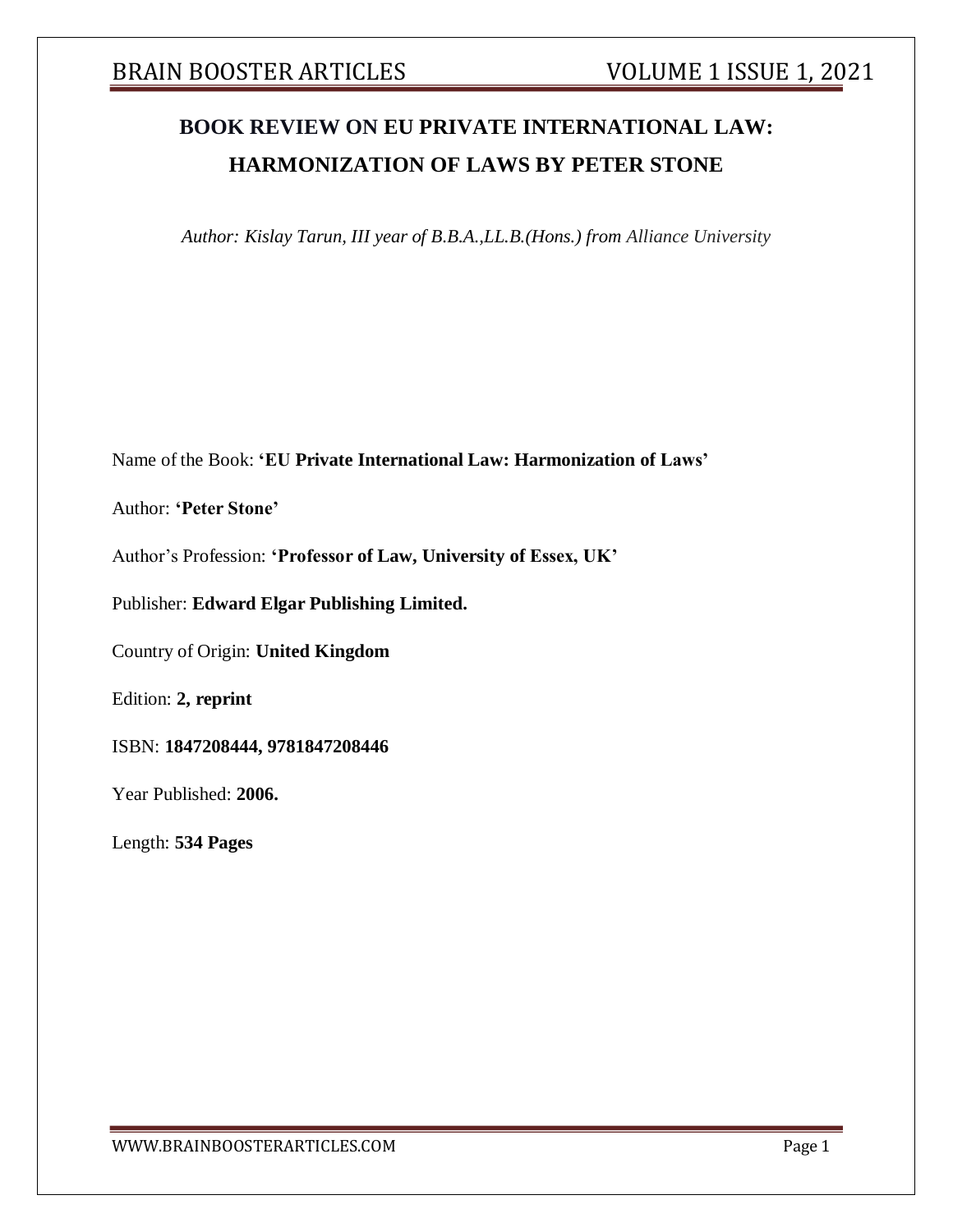### **Introduction to the Book**

The present book titled **'EU Private International Law: Harmonization of Laws'** by Professor **'Peter Stone'** is one of the masterpiece works when it comes to a clear and concise understanding of Private International Law and its harmonization in the European Union. The book is one of the parts of a series collection on European Law by the publisher. The author explains the two main aspects upon which the conflict of laws can be harmonized namely; Rules on Choice of Law and Rules on Foreign Judgments. The three kinds of problems dealt with by the conflict rules as brought out by the author are beautifully explained and further elaborated in the introductory parts of the book. Stone calls rules of private international laws as 'conflict rules' and he elaborates that these rules play a very essential role in the procedure of its harmonization. The book includes many examples to enable better comprehension and contains the proper analysis of case laws both of English courts and European courts of Justice. Various legislations, conventions, and treaties are referred to and their relevance is talked about when the author attempts to present the harmonization of rules of private international law (conflict rules) at the European Community Level. Stone tries his best to provide an authoritative and accessible introduction to the subject. The book mainly talks about the latest and current developments of private international law and its rules relating to harmonization at the European Union level.

The major purpose laid down by the author behind the creation of such work is the comprehensive coverage of numerous developments in legislation and the conferences, conventions, and treaties which take the harmonization process of the rules of private international law at the EU level a step further. The book wide spreads its scope to various regulations and rules to harmonize the conflict of laws at the European Union level.

### **Classification of the Book**

One of the major strengths of the book is that the premise of its text covers the overall development of EU private international law and its rules found out from the European Convention that is precisely from Article 95. This is for the first time that the rules of private international law are analysed, considered, and presented in the context of the EU. This segment makes the present book stand out from the crowd of books available in this field of law. Another point that helps in deciding the position of this book in its genre of books is the language. The author has kept his priority in the ease of language of this book and it is easy to be read and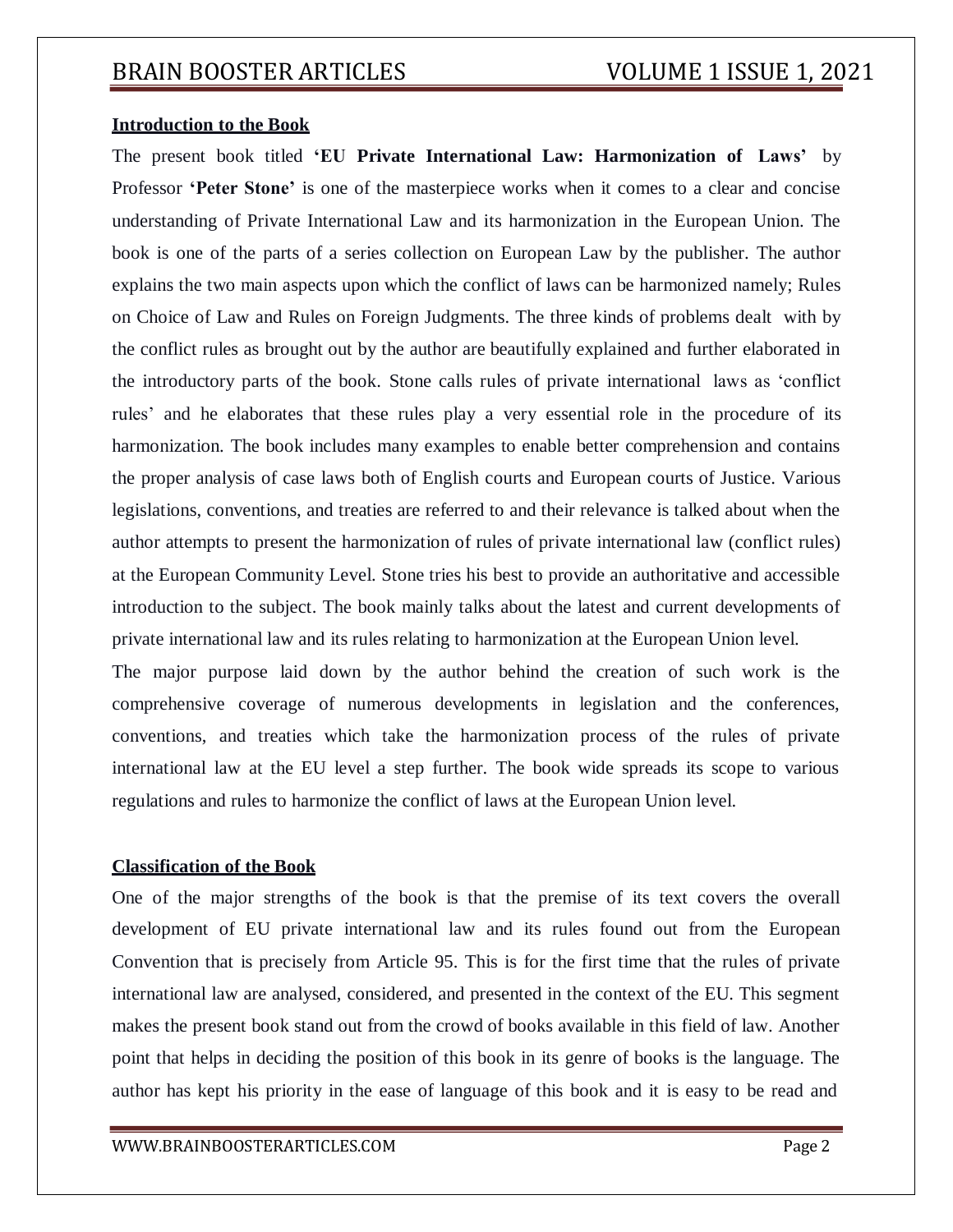understood by people belonging to any profession and not just the legal professionals. The author explains the toughest of the concepts in such an easy to understand manner which makes this book a must-read one. As far as the interests of people are concerned, it is going to be of great interest to the people willing to go for international litigation, for the academics, practitioners and postgraduate students.

Beyond its literature, the book holds a special place because the author after deliberately excluding the in-depth study of proposals for Rome I or Rome II regulations includes his proposed articles of these instruments in the concluding analysis of current instruments. Additionally, the book also makes references to the Hague Conference on Private International Law whilst considering and examining the EU accession.

The theme of the book has been purposely kept procedural and raw to make a better explanation to its target audience. The line is maintained throughout where the author first tries to communicate to the readers his main scope and purpose and precisely explain the core concepts the book is going to discuss and gradually while talking about the issues and various references, the book takes the reader into a more robust and in-depth explanation and clarification for the obligations, judgments, and jurisdictions of the private international law rules in regards to the European community.

The book tends to mainly keep its focus intact on the four basic areas of concern on which it provides a critical assessment; civil jurisdiction and judgments, the law applicable to civil obligations, family law, and insolvency.

### **Author's Main Arguments**

With the beginning of the content, this book consists of the case tables of EU Member State, UK and ECJ cases in a detailed manner, and also the international case section which lists the cases from the United States and Singapore. With a convenient nature, this table of cases, throughout the text, also provides particular page references. With a reflection of the EU policy, the present book is divided into an introduction and four substantive parts which comprise nineteen chapters. Part I contains just the introduction and this is the area where the author puts on the initial impressions of the subject matter the book talks about on the mind of the readers. This part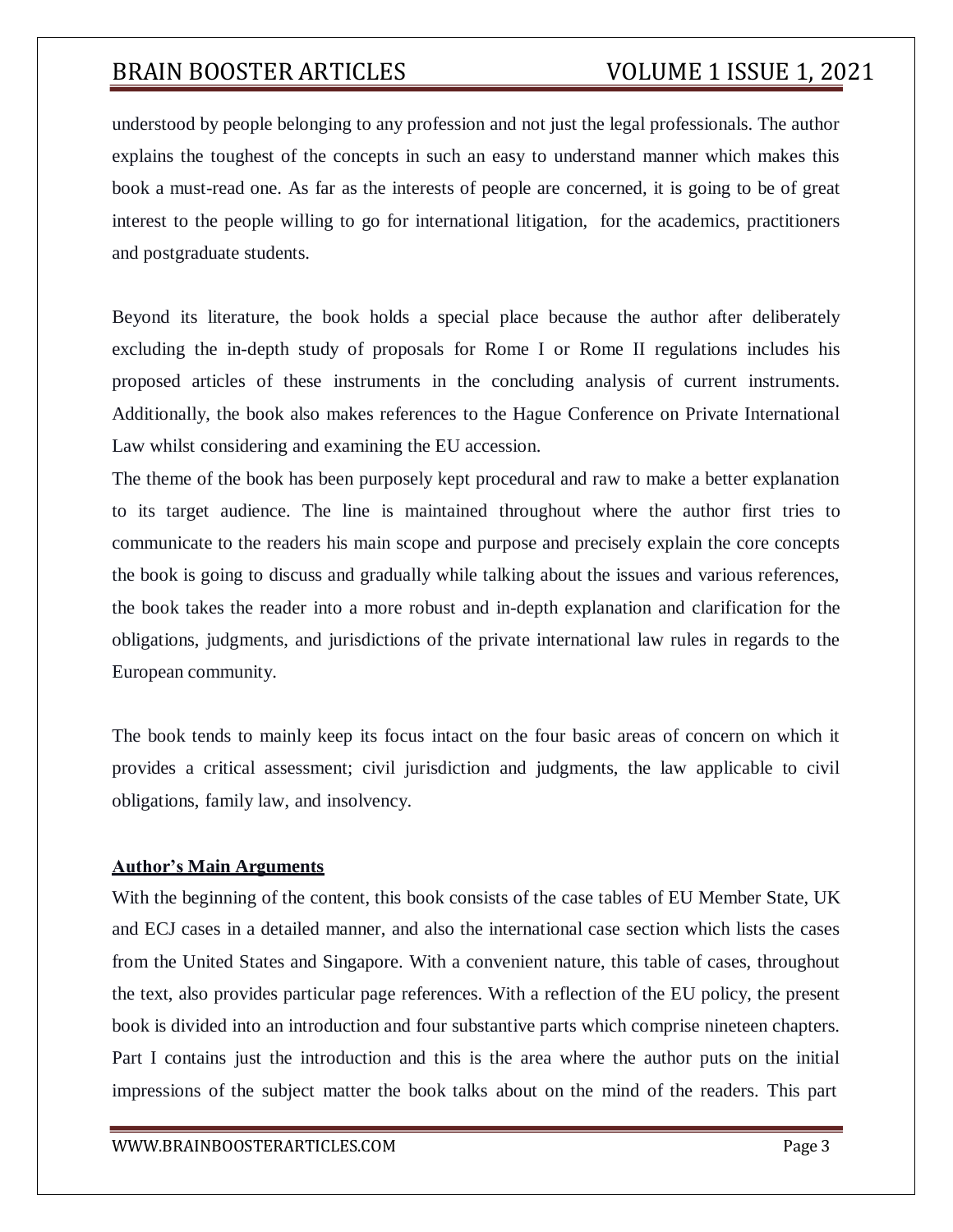discusses the basis of harmonisation of the rules of private international law i.e.; civil jurisdiction, choice of law, and insolvency at the EU level.

The largest part of this book is Part II. As stated, it focuses on the judgments and civil jurisdiction across all the nine chapters (starting from the introduction part) it consists of. The main focus here is Regulation 44/2001. It takes the reader into a journey that starts from the historical assessment of the changes which took place from the Brussels Convention 1968 to the final version of this regulation. The author herein provides and considers the application of English cases and frequently makes references to ECJ cases. Moving towards the end of Chapter Two, one can find a table that is helpful as it provides all the dates of commencement for the Lugano and Brussels Conventions and Regulation 44/2001. Moving towards Chapter Three, it mainly focuses on domicile and considers it to be a connecting factor between Regulation 44/2001 and the Brussels Convention. It considers the concept of domicile as local, other European and external or non-EU defendants. Later, Chapter Four discusses the alternative grounds for jurisdiction in Regulation 44/2001 and also the changes made in Article 5. The author then takes up two clauses of this Article and puts forward the merits of Article 5(1) and suggests the possible reforms for Article 5(3). One thing in common which this book holds as of other books on Private International Law is that a separate chapter on the rules of jurisdiction for protected contracts, namely; consumer, insurance, and employment contracts are offered by this book.

Coming to Part III of the book, primarily focuses on the law applicable to civil obligations. This part is structured into four chapters. These chapters focus on contracts, protected contracts (as stated in Part I), restitution, and torts. Replacement of Rome Convention 1980 remains the main focus of Chapter twelve. The author, in this part, regularly refers to proposals for Rome I Regulation. He does not comment on the Green Paper which is considered as the replacement of the Rome Convention but the author recommends further the clarification of the rules which govern the implied choice of law by including the range of factors in Article 3 (1A). He later considers Article 3 & 4 of the Rome Convention in-depth and possible reforms are suggested. Moving on, Chapter thirteen separately talks about protected contracts. This is in recognition of the difficult and important task of reconciling party autonomy in the selection of the governing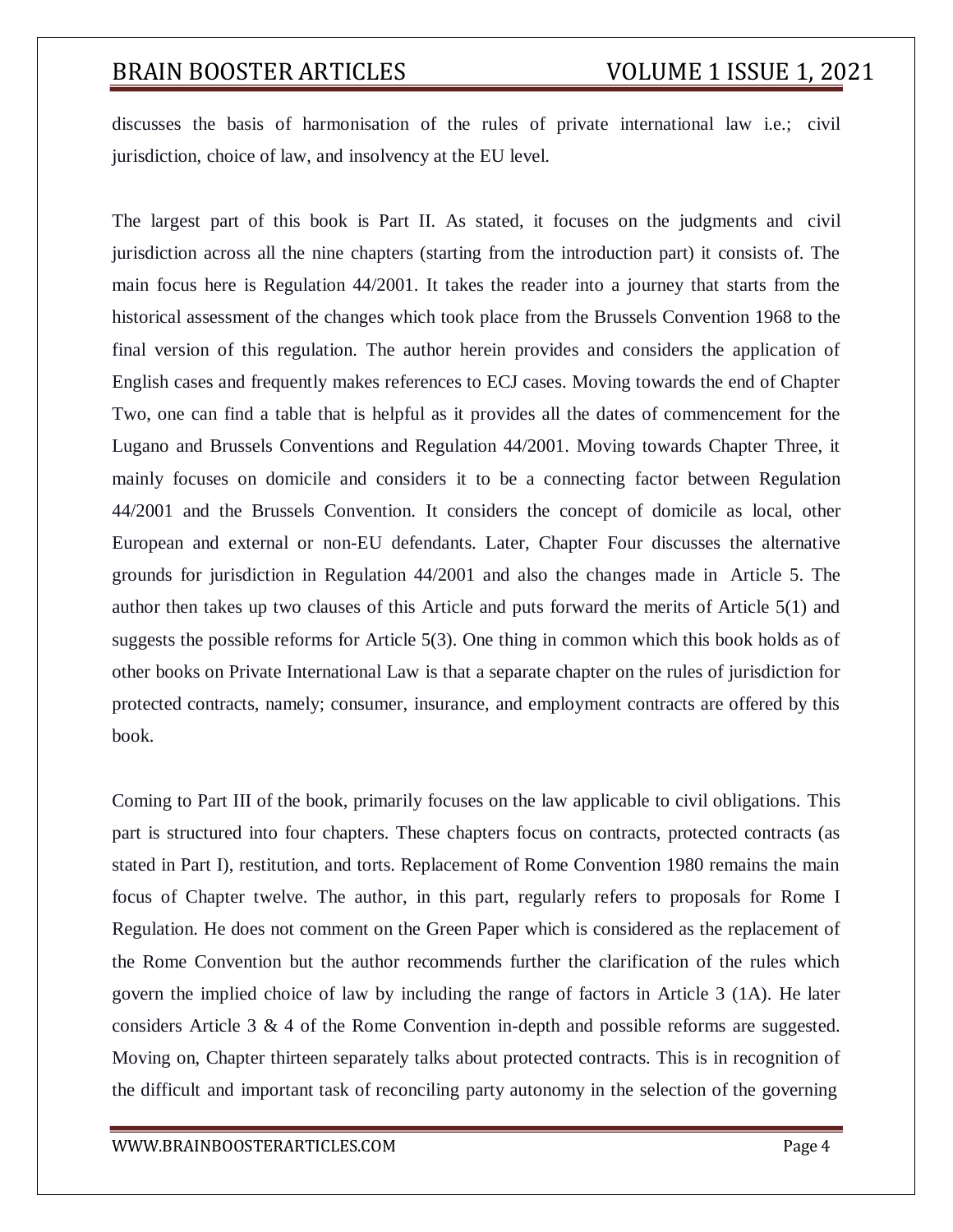law with the overriding need to protect consumers, insured parties, and employees. Then he suggests a revised Article 5. As far as the insurance contracts are concerned, this chapter offers upon particular reforms of Directives 88/375 and 90/619 which are on non-life and life insurance contracts respectively. Then in Chapters fourteen and fifteen, the author devotes his ideas towards the proposal of the Rome II Regulation. Specifically, Chapter fourteen talks about the proposal of Regulation torts in depth which includes, inter alia, its scope and relationship with other international conventions. This chapter, in particular, provides suggested amendments and critical assessment to inter alia, Articles 3 (2) and (3) and also analyses numerous specific torts including unfair competition, product liability, defamation, environmental damage, industrial disputes, traffic accidents, and intellectual property. Later, Chapter fifteen of this part offers a concise and clear analysis of the proposals in Rome II claims in restitution.

Moving on towards the end of this book, the reader finds Part IV. This part consists of three chapters which are shorter in comparison to other chapters of this book. This part titled "Family Matters'' consists of the chapters namely; Matrimonial Proceedings, Parental Responsibility, and Familial Maintenance and Matrimonial Property. The main focus of Part IV remains Regulations 1347/2000 (Brusells II) and 2201/2003 (Brusells IIA). Chapter sixteen consists of a table which talks about the transitional operation of those two regulations among the Member States. Chapter seventeen moves on with the examination of parental responsibility and contrasts the Brussels IIA Regulation with Hague Convention 1996 on Parental Responsibility. It also measures for the protection of children and the 1980 Child Abduction Convention.

Then comes the final part of this book i.e; Part V which is titled "Insolvency" and contains only a single chapter with the same title and talks about the matter of insolvency. Herein, Chapter nineteen puts a close examination on the jurisdiction, choice of law, and enforcement aspects of insolvency which is contained in Regulation 1346/2000. The feature of this chapter that can be instantly noticed is the author's criticism of rationale for secondary proceedings and also how he suggests for the harmonization of "the definition and extent of preferential rights [.........] using directive stated under 95 EC." In the very last sub-topic, the author also gives a brief idea about the Renvoi Theory and Reflex Effect in regards to the Rome Convention.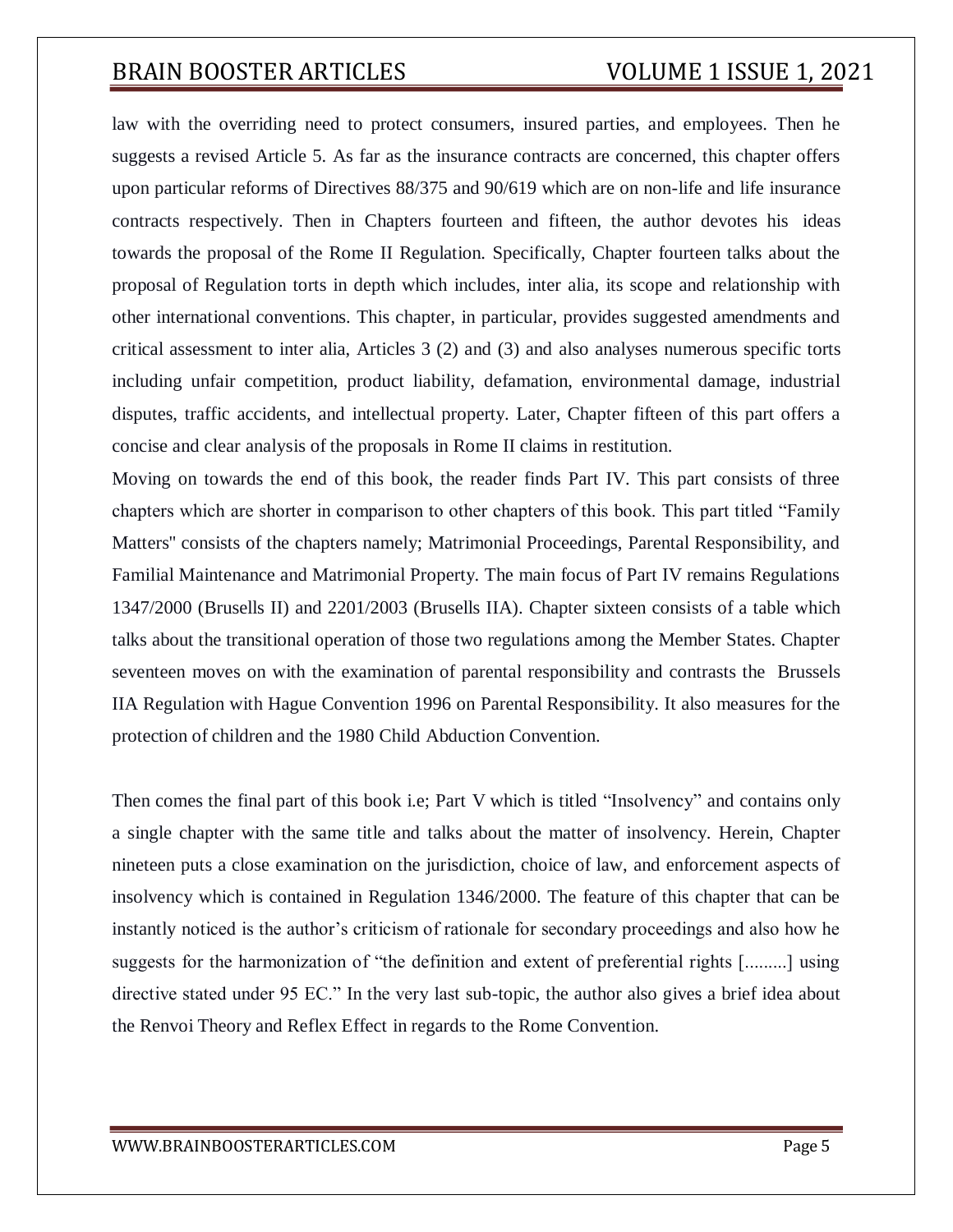### **Comparison of the Book**

International Law is one of the most diverse and vast areas of law which brings along with it numerous complications and complexities. Usually, the concepts involved in this subject are difficult to grab. This area of law has two segments namely; Public International Law and Private International Law (Conflict of Laws). The present book talks about the harmonization of laws under the ambit of private international law of the European Community and though there are a lot of books on this topic, this piece of work holds a special place in this field due to its structure and the language the author opted for which creates an ease of understanding amongst its readers.

It can be directly compared with Jan-Jaap Kuipers's "EU Law and Private International Law-The Interrelationship in Contractual Obligation." This book talks exactly about the same topic but is not easy to grasp. This book talks about the Rome I Regulation on the law applicable to contractual obligations has unified the conflict of law rules of Member States. But, it also offers certain additional points not included in the present book such as; the influence of the European Union upon Private International Law goes beyond positive harmonization. However, there is a certain tension between European law and PIL. European law is concerned with whether the imposition of a rule constitutes a restriction to the internal market. PIL does not seek to neutralize the disadvantages that result from differences between national laws but instead tries to locate the geographical centre of the legal relationship. Thus, this book additionally talks about the disharmony between the two legal disciplines with the regulation to cross border contracts and provides suggestions to enhance their mutual understanding<sup>1</sup>. "Harmonization of Private International Law in Europe and Application of Foreign Law: The Madrid Principles of 2010" by Carlos Espugues Mota is another book that shares some similar points with the present book and keeps and clean and basic information available to the readers but it has an additional topic to discuss so the content of PIL and EU is not as vast and detailed as the present book.

The point on which the book lacks is the length. For sure it is detailed and provides ample information on the subject but it has been made too vast. In my opinion, by keeping the concepts clear and concise, the author could have trimmed the parts not so important relating to the topic

<sup>1</sup> https://brill.com/view/title/20261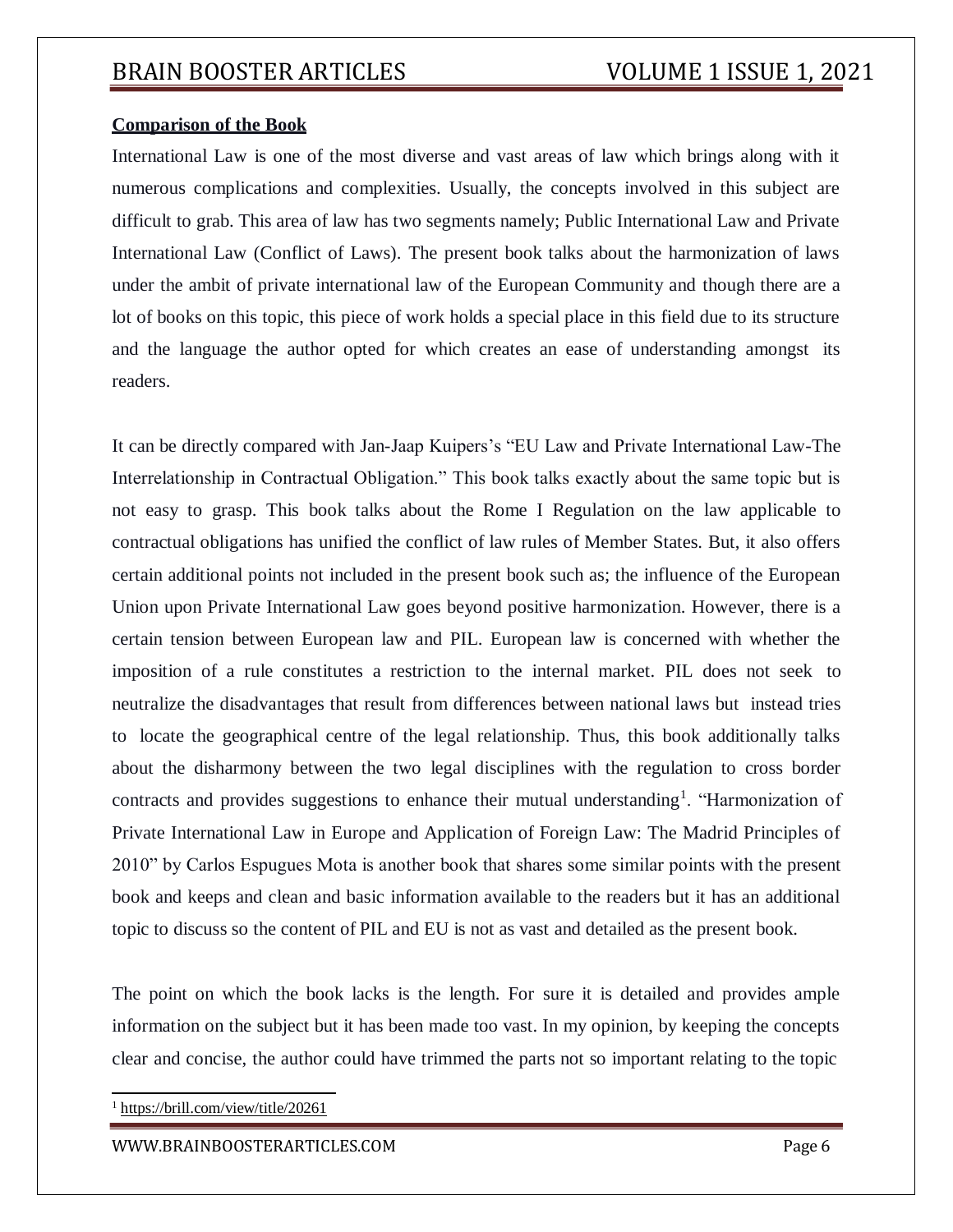being discussed<sup>2</sup>. Whatsoever, the author succeeds in keeping his readers engaged with the topics being discussed in his book with an appealing contrast towards ease of language and the structure style of the contents included in this work. This shows his dedication and talent in serving society with legal knowledge and makes him an outstanding author because this book can be read and understood by any common individual apart from people belonging to the law field. The author successfully achieves what he intends to through his book. The main objective of providing information on the rules of PIL in harmonizing it for the European Union is very beautifully conveyed by the author to his readers. The major shortcoming of this book remains its length and extra details provided on the topics excluding which would never have impacted the book's performance.

### **Knowledge and Understanding of the subject**

As specified earlier "Private International Law" or the "Conflict of Laws" is an interesting subject but it brings along with it so many complications and makes it difficult to grasp the concepts, doctrines or legal principles it talks about. Apart from the themes, topics, and points not included by the author in his present book may be intentionally or unintentionally, I as a reviewer attempt to cover the relevant ones out of a plethora of topics that come under this branch of law. Initially, PIL stresses upon the case of "Judicial Activism" wherein this subject talks about its history and growth along with its benefits and also deals with the **"**Direct Judicial Communications." Another essential topic of this branch of law always remains "Unification of Private International Law with Special Reference to Matrimonial Cases", as because this branch of international law instead of talking about the conflict between two different countries and cross border crimes, deals with the personal legal rights of individuals and the family law matters of the two individuals residing two different countries. So, it is not the states involved here, but the rules of law followed in a particular state are in contradiction with the rules of the same law followed in another state.

Also this subject apart from the perspective of EU, US, or UN Convention, always includes the Indian Perspective such as "Marriage and Matrimonial Causes in Private International Law- The Indian Perspective." Under family law, the conflicts of Jurisdiction in making Custody Order for

<sup>2</sup> https:/[/www.degruyter.com/document/doi/10.1515/9783866539648.273/html](http://www.degruyter.com/document/doi/10.1515/9783866539648.273/html)

[WWW.BRAINBOOSTERARTICLES.COM](http://www.brainboosterarticles.com/) Page 7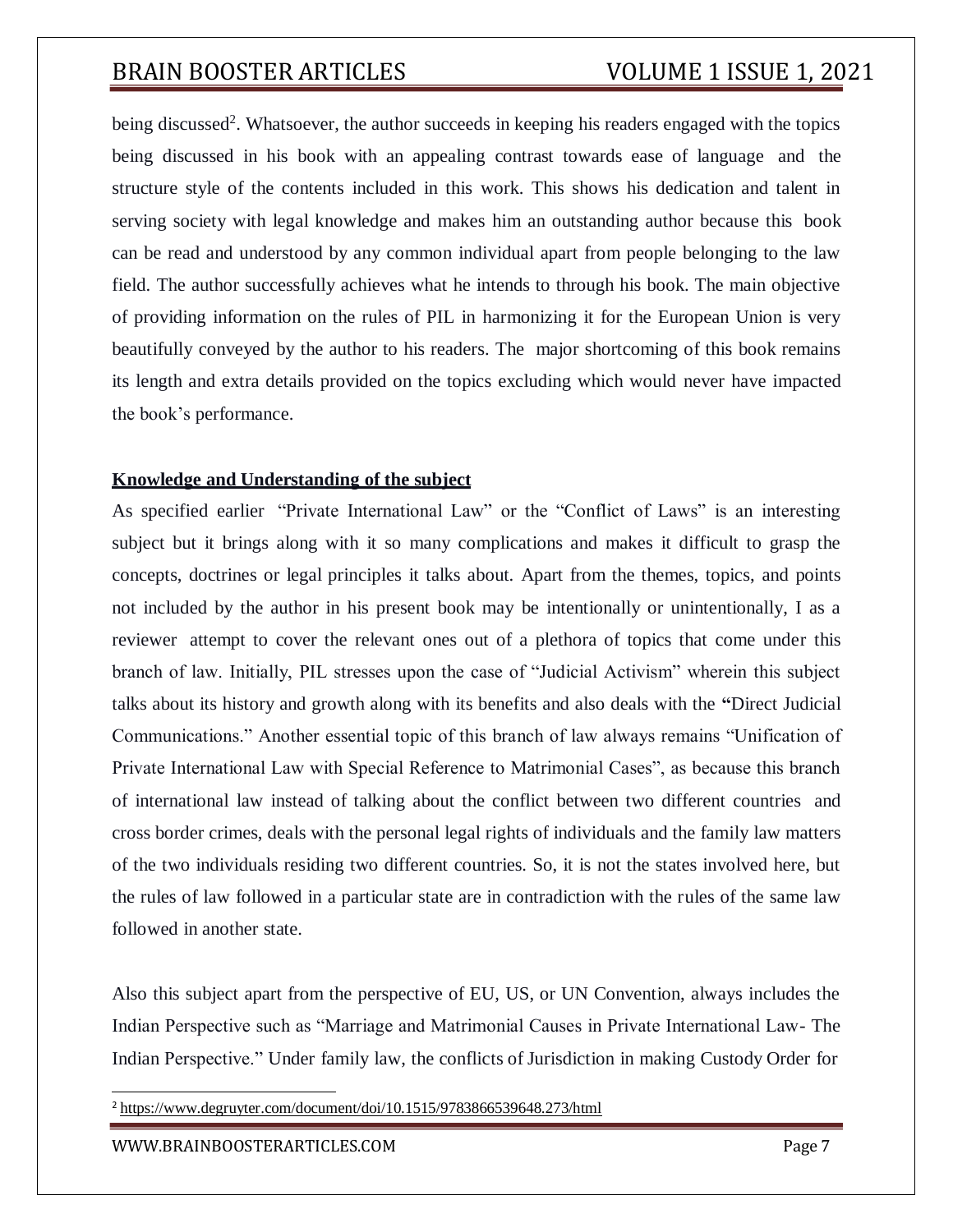Cross-Border Children are sensitive area wherein the rules of PIL seeks for a uniform rule regarding it. And, also not to forget about the Inter-Country Adoption and its Policies in India and how the conflict of does laws take place in this scenario. This subject purposely moves towards a better approach for Inter-Country Adoptions. Economic Regulations and Distributive Justice should be prominent in the case of Conflict of Laws wherein a proper law theory should be followed by the states. And of course, the vital issues relating to International Commercial Arbitrations are one of the core studies vested in this subject. The main issue here is the applicability of law as in which country's law should be applicable in a particular case which involves parties from two different countries of domicile of origin. And this should never conflict with the public policies.

### **Bibliographic information of the book**

The author of this book has referred to numerous materials relating to the topic and has turned them into the intended form of his objectives and the interest of his readers. They are Abduction Convention, Access Order, Agency, Agreement, and Jurisdiction. Brussels I Regulation, Brussels II Regulation, Brussels IIA Regulation, and Brussels Convention are regularly referred to by the author. Rome II Proposal and Rome Convention are also the leading references. Ancillary jurisdiction and Arbitration Proceedings are also included along with English Law and Arrest Convention. Authorities of Austria and Australia have also been referred to. European Enforcement Order and New York Convention also play a very important role. Moving ahead, the Choice of Courts and Abductions have also been referred thoroughly. Then comes the materials relating to Canada where various Conventions and Regulations are taken as the reference. Then comes the turn of Public Policies to refer. Then the author also refers to various interpretation clauses.

Custody Order and Criminal Proceedings are also involved herein which then is followed by the Commencement of Rome Convention and Civil Proceedings along with the materials relating to debtors and creditors. Then the Direct Jurisdiction and Design Regulation have been taken into consideration. The Denmark Regulations and Conventions are also referred along with various Legal Definitions which were found relevant to this book's topic. Displacement, Document, and Domicile have been studied in depth for extracting knowledge and information leading it to the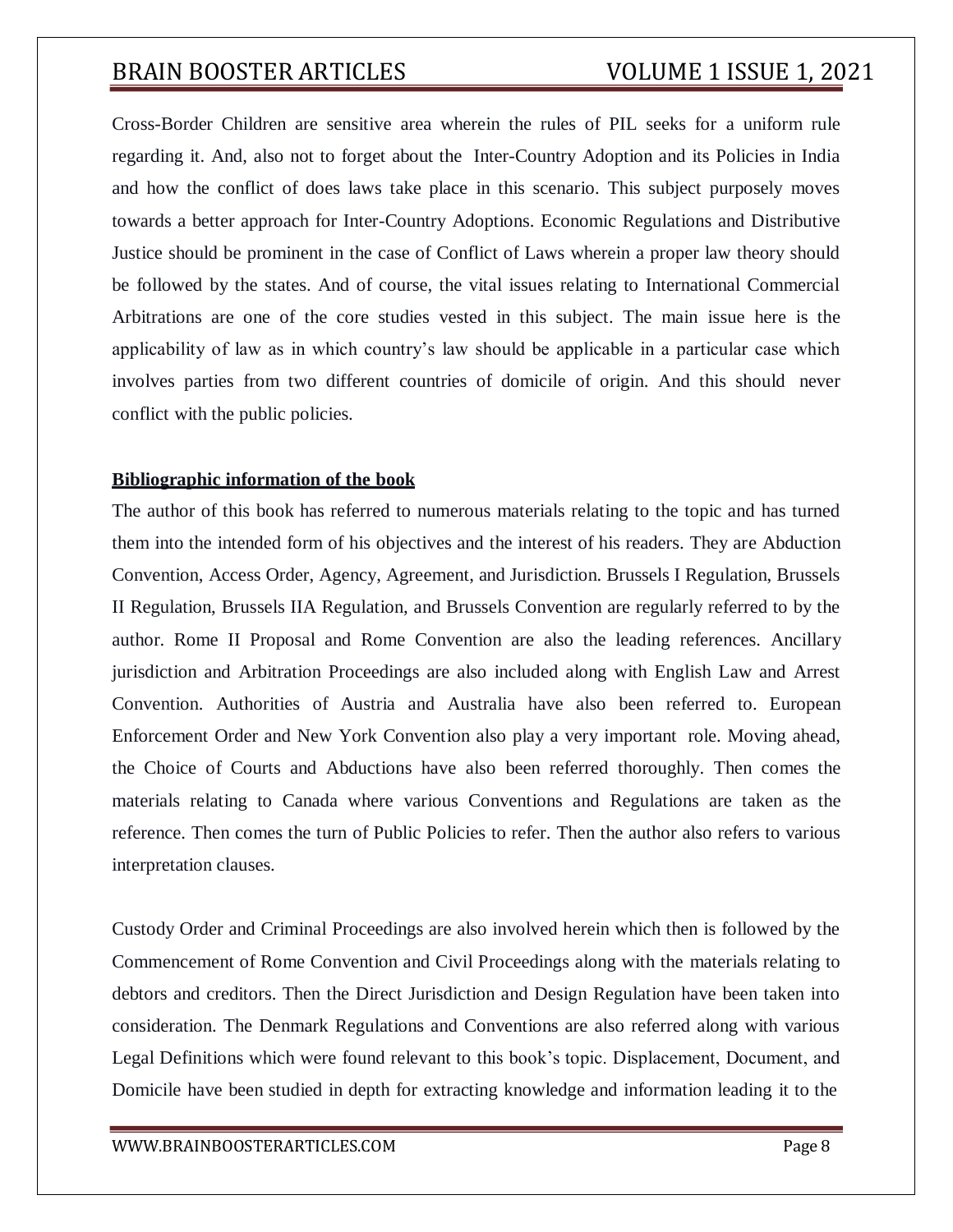concept of Concurrent Proceedings. EC Regulations and European Free Trade Association also act as a good reference for the author. Another thing referred is Luxembourg, submission to jurisdiction and maintenance and matrimonial proceedings. Moving on, England and Wales and their Admiralty are also preferred for this work.

The European Courts, Directives on Transfer of Possession, Substantive Law, Consumer Contract, Recognition and Enforcement of Judgments, Irreconcilable Judgments, Specialized Conventions, Community Legislations, European Patent Convention, European Law, Lugano Convention, Conflicts of Concurrent Proceedings, Community Designs, Community Plant Variety Rights, Community Trademarks, Family Law, Family Matters, Forum Country, Habitual Residence, Jurisdictions and Proceedings of France, Hague Conference on Private International Law, Germany, Giuliano and Lagarde Report, Hague Convention on Choice of Court, Hungary, Iceland, Human Rights, International Monetary Funds, Industrial Disputes, Injunction, Intellectual Property, Ireland, Italy, Legal Aid, Matrimonial Proceedings & Property, Nationality, Negotiable Instrument, Nuclear Damage, ex parte, Overriding Interests, Parental Responsibility, Poland, Passing-off, Product Liability, Proper Law, Provisional Measures, Public Authority, Quebec, Reciprocity, Tenancy, Third Country, Trade Mark Regulation remain the core references taken by the author of this book.

Following with various such materials, the author lastly refers to some reports too which involve the Wallis Report which is very informative and relevant reference material. And by combining all these reference materials and extracting information from them, the author then puts owns his knowledge to produce such great work in the form of this present book.

### **Final verdict of the review**

### **Impact of this Book on the Readers**

The present book will change the perception and the expectation of readers that how the rule of Private International Law is dealt with in regards to the EU legislation. It conveys the most relevant and easy to understand detailed conceptual clarity to its readers along with various conventions and regulations which will help them to understand the procedure of harmonizing these legal rules with the EU in a better and clarified manner.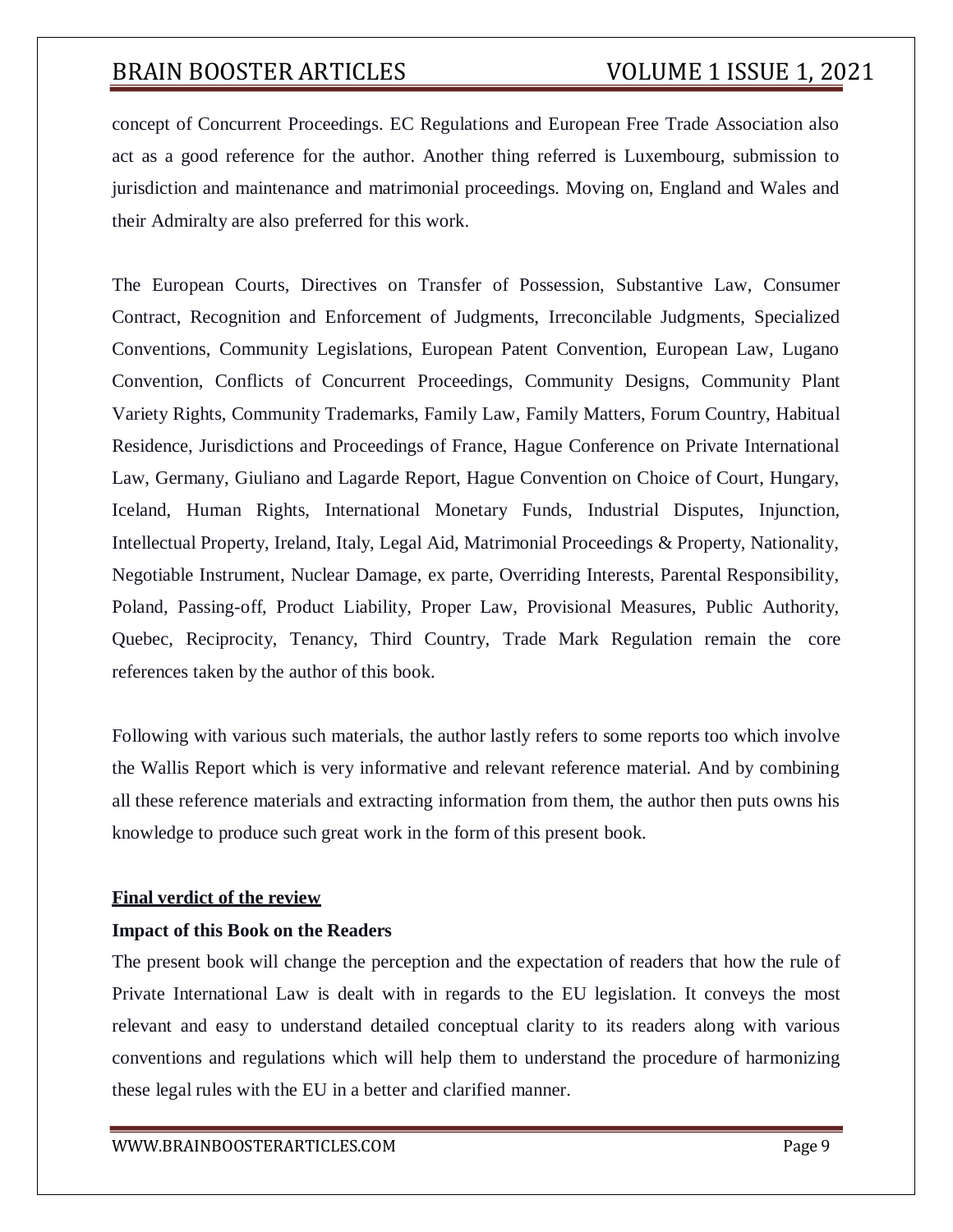### **This book is for**

Though this book is balanced reading material and can be easily read and understood by an individual, it will be warmly welcomed by law students and legal professionals. This is because the book can act as a great research resource for readership and also produce academic and other works of individual efforts.

### **The Final Words**

"Peter Stone", who is a former Professor of Law, University of Essex, UK has produced great and useful work in the form of this book. It shows his experience of and knowledge in his legal profession and also his writing skills and how he minds the mind of his readers. It is undoubtedly a useful supplement to the literature. It is a comprehensive and in-depth analysis of the cornerstones of Private International Law in the European Union which provides a safe and upto-date guide to a complex area from a comparative perspective. Specifically, the Continental Lawyers may particularly appreciate the extensive coverage of English Case Laws on the subject; Filip De Ly, Erasmus University Rotterdam, the Netherlands. Uniformly, the book takes in an equal amount of attention to all the concepts and explanations it delivers to its audience.

Private International Law has been the centre of interest in the EU since 1999. This was the time when the Treaty of Amsterdam had come into force. Over the past few years, the European Union has undertaken an active and broad process of harmonization of Private International Law. This harmonization influences choice of law rules and many diverse areas of law. The harmonization effort will likely increase shortly to embrace many domains which are not yet being governed by European instruments. The Conflict of Laws has evolved in great measure in recent years. This is due in part to the success of international agreements in harmonizing the conflict of laws of individual countries.

In this book, the author has given a comprehensive and in-depth coverage of key legislative developments within the EU about private international law. He also addresses main questions and identifies weaknesses in the current law and provides suggestions for improvements. Later, the author combines perspectives from both common and civil law traditions. He also makes use of extensive tables of cases and legislation.